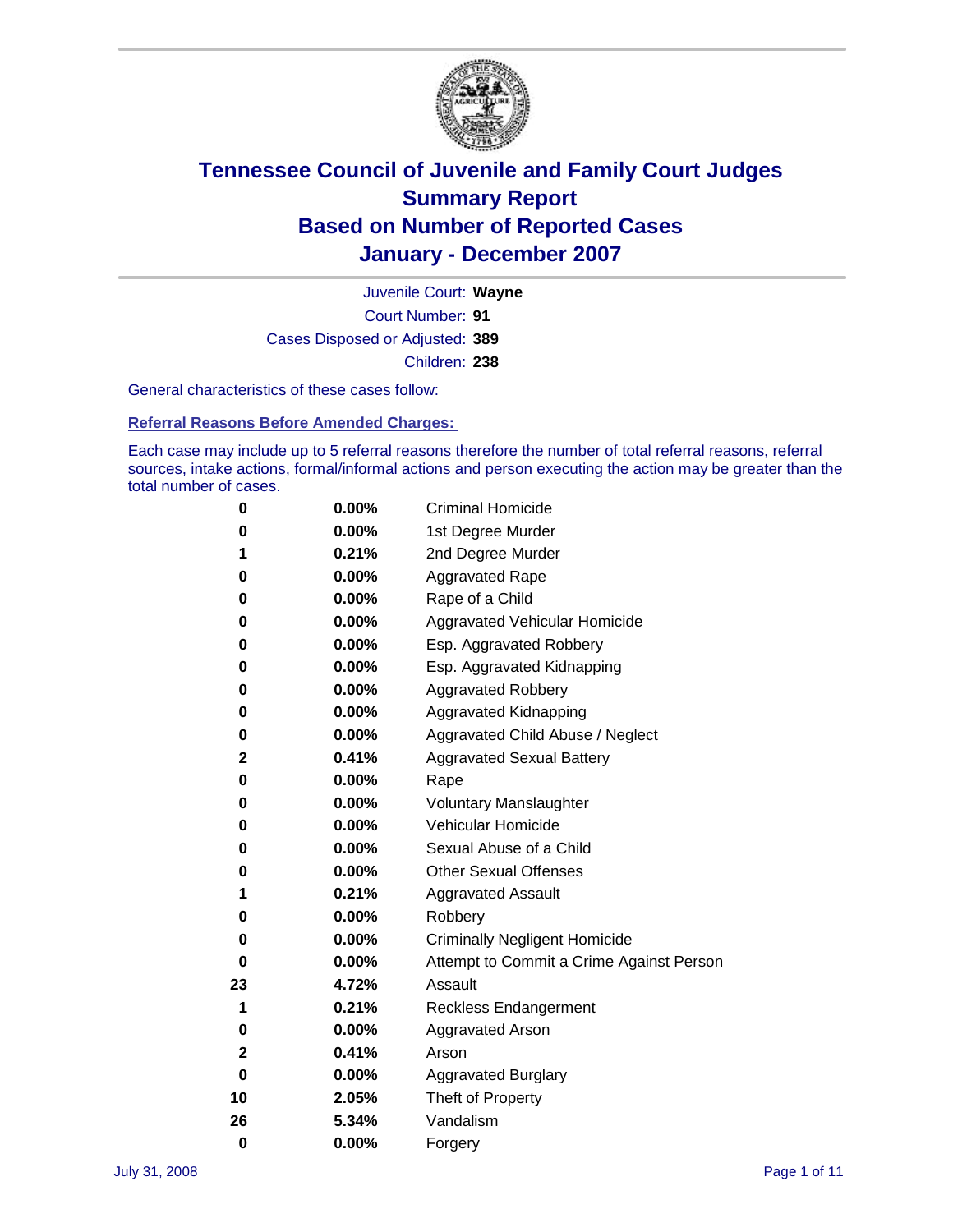

Court Number: **91** Juvenile Court: **Wayne** Cases Disposed or Adjusted: **389** Children: **238**

#### **Referral Reasons Before Amended Charges:**

Each case may include up to 5 referral reasons therefore the number of total referral reasons, referral sources, intake actions, formal/informal actions and person executing the action may be greater than the total number of cases.

| 0  | 0.00% | <b>Worthless Checks</b>                                     |
|----|-------|-------------------------------------------------------------|
| 0  | 0.00% | Illegal Possession / Fraudulent Use of Credit / Debit Cards |
| 5  | 1.03% | <b>Burglary</b>                                             |
| 0  | 0.00% | Unauthorized Use of a Vehicle                               |
| 0  | 0.00% | <b>Cruelty to Animals</b>                                   |
| 0  | 0.00% | Sale of Controlled Substances                               |
| 4  | 0.82% | <b>Other Drug Offenses</b>                                  |
| 7  | 1.44% | <b>Possession of Controlled Substances</b>                  |
| 0  | 0.00% | <b>Criminal Attempt</b>                                     |
| 0  | 0.00% | Carrying Weapons on School Property                         |
| 0  | 0.00% | Unlawful Carrying / Possession of a Weapon                  |
| 0  | 0.00% | <b>Evading Arrest</b>                                       |
| 1  | 0.21% | Escape                                                      |
| 7  | 1.44% | Driving Under Influence (DUI)                               |
| 40 | 8.21% | Possession / Consumption of Alcohol                         |
| 1  | 0.21% | Resisting Stop, Frisk, Halt, Arrest or Search               |
| 0  | 0.00% | <b>Aggravated Criminal Trespass</b>                         |
| 1  | 0.21% | Harassment                                                  |
| 7  | 1.44% | Failure to Appear                                           |
| 1  | 0.21% | Filing a False Police Report                                |
| 0  | 0.00% | Criminal Impersonation                                      |
| 2  | 0.41% | <b>Disorderly Conduct</b>                                   |
| 5  | 1.03% | <b>Criminal Trespass</b>                                    |
| 0  | 0.00% | <b>Public Intoxication</b>                                  |
| 0  | 0.00% | Gambling                                                    |
| 28 | 5.75% | <b>Traffic</b>                                              |
| 0  | 0.00% | <b>Local Ordinances</b>                                     |
| 4  | 0.82% | Violation of Wildlife Regulations                           |
| 4  | 0.82% | Contempt of Court                                           |
| 16 | 3.29% | Violation of Probation                                      |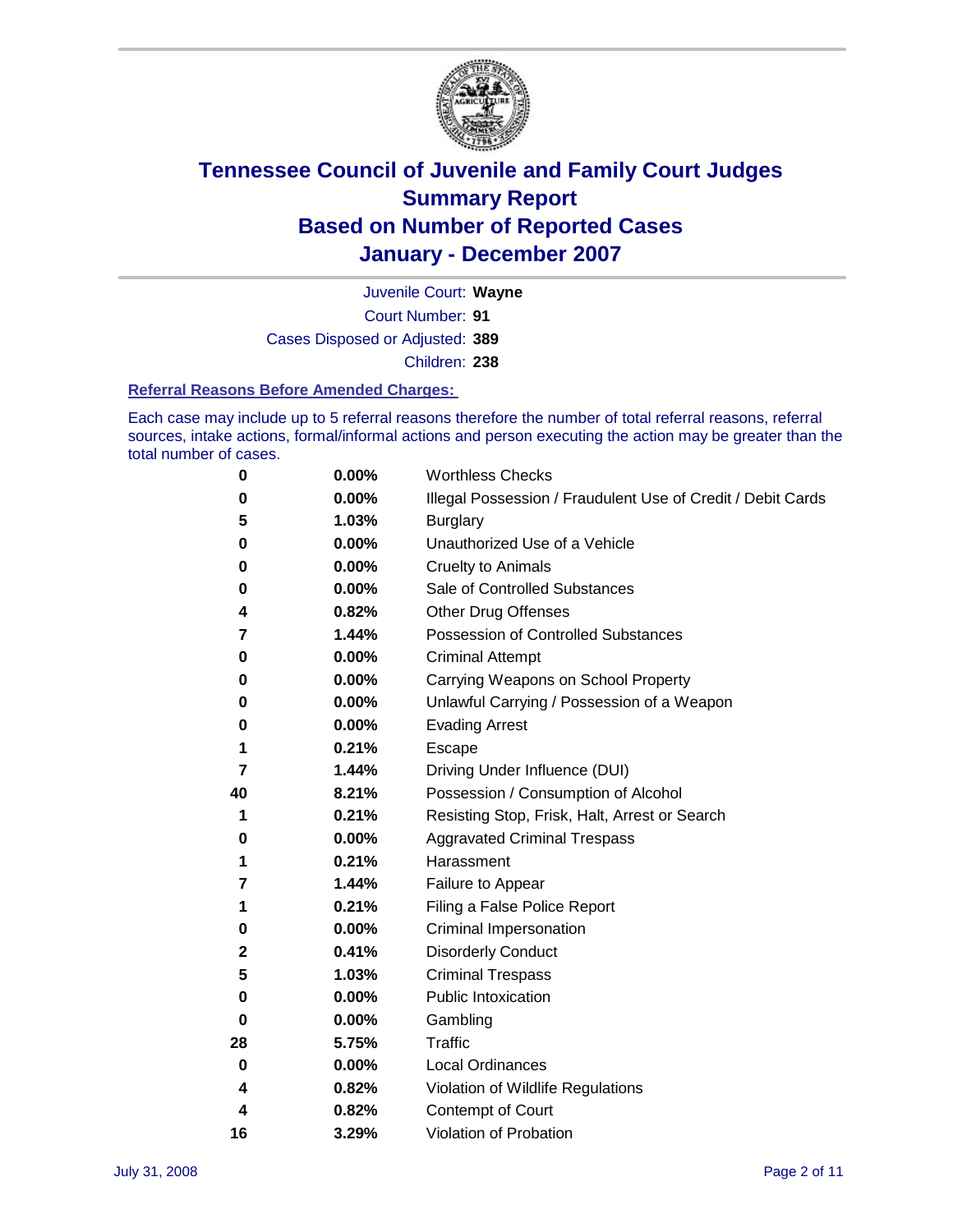

Court Number: **91** Juvenile Court: **Wayne** Cases Disposed or Adjusted: **389** Children: **238**

#### **Referral Reasons Before Amended Charges:**

Each case may include up to 5 referral reasons therefore the number of total referral reasons, referral sources, intake actions, formal/informal actions and person executing the action may be greater than the total number of cases.

| 487      | 100.00%  | <b>Total Referrals</b>                 |
|----------|----------|----------------------------------------|
| 13       | 2.67%    | Other                                  |
| 1        | 0.21%    | <b>Consent to Marry</b>                |
| $\bf{0}$ | 0.00%    | <b>Request for Medical Treatment</b>   |
| 12       | 2.46%    | Child Support                          |
| 1        | 0.21%    | Paternity / Legitimation               |
| 0        | $0.00\%$ | Visitation                             |
| 29       | 5.95%    | Custody                                |
| 0        | 0.00%    | <b>Foster Care Review</b>              |
| 0        | 0.00%    | <b>Administrative Review</b>           |
| 135      | 27.72%   | <b>Judicial Review</b>                 |
| 16       | 3.29%    | Violation of Informal Adjustment       |
| 0        | 0.00%    | <b>Violation of Pretrial Diversion</b> |
| 0        | 0.00%    | <b>Termination of Parental Rights</b>  |
| 14       | 2.87%    | Dependency / Neglect                   |
| $\bf{0}$ | 0.00%    | <b>Physically Abused Child</b>         |
| $\bf{0}$ | 0.00%    | <b>Sexually Abused Child</b>           |
| 5        | 1.03%    | Violation of Curfew                    |
| 1        | 0.21%    | Violation of a Valid Court Order       |
| 17       | 3.49%    | Possession of Tobacco Products         |
| 0        | $0.00\%$ | Out-of-State Runaway                   |
| $\bf{0}$ | 0.00%    | In-State Runaway                       |
| 23       | 4.72%    | Truancy                                |
| 21       | 4.31%    | Unruly Behavior                        |
| $\bf{0}$ | 0.00%    | Violation of Aftercare                 |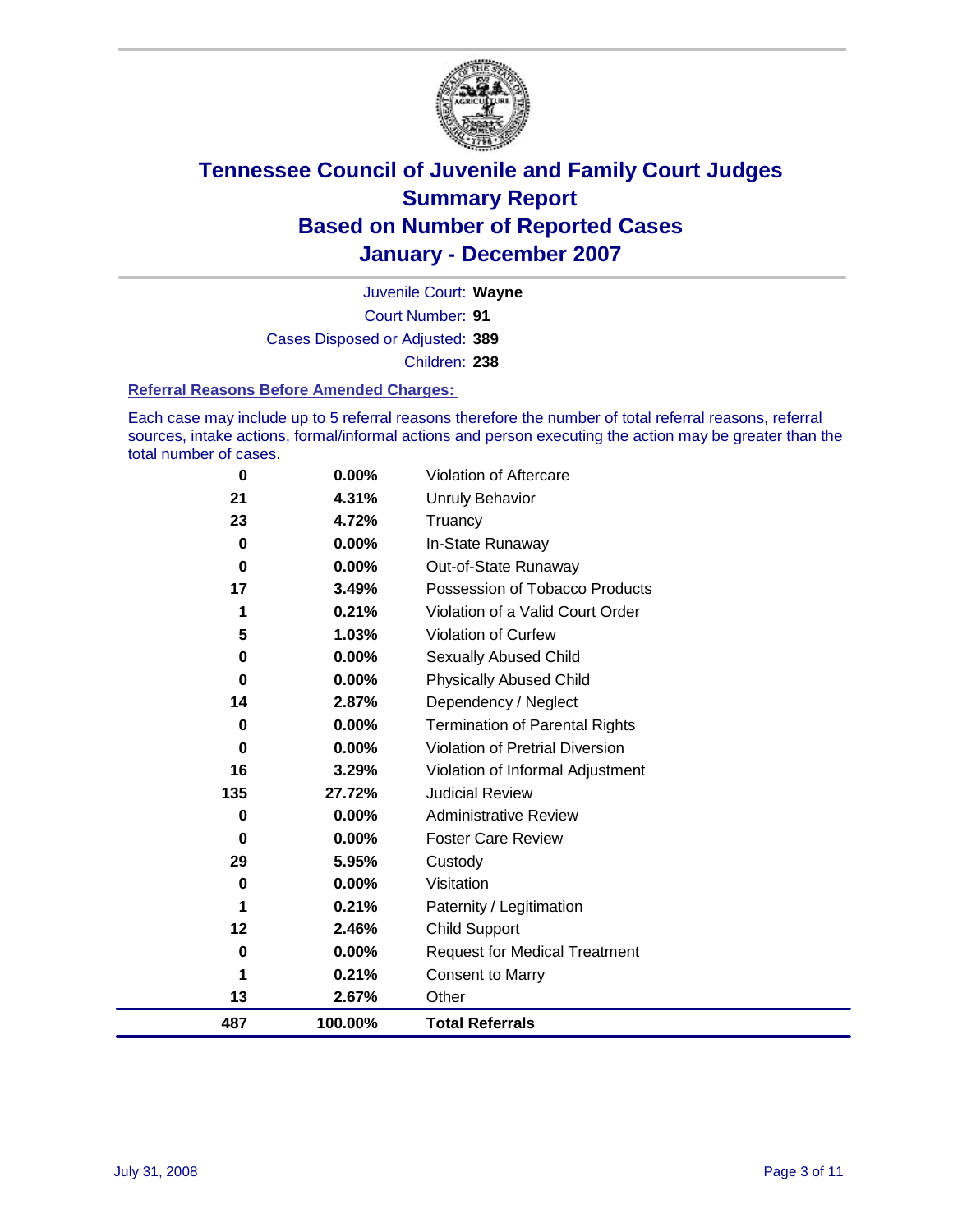

| Juvenile Court: Wayne           |  |
|---------------------------------|--|
| Court Number: 91                |  |
| Cases Disposed or Adjusted: 389 |  |
| Children: 238                   |  |

#### **Referral Sources: 1**

| 202         | 41.48%   | Law Enforcement                   |
|-------------|----------|-----------------------------------|
| 18          | 3.70%    | Parents                           |
| 29          | 5.95%    | Relatives                         |
| 0           | 0.00%    | Self                              |
| 15          | 3.08%    | School                            |
| 1           | 0.21%    | <b>CSA</b>                        |
| 12          | 2.46%    | <b>DCS</b>                        |
| 0           | $0.00\%$ | <b>Other State Department</b>     |
| 11          | 2.26%    | <b>District Attorney's Office</b> |
| 169         | 34.70%   | <b>Court Staff</b>                |
| 0           | 0.00%    | Social Agency                     |
| 1           | 0.21%    | <b>Other Court</b>                |
| 18          | 3.70%    | Victim                            |
| $\mathbf 2$ | 0.41%    | Child & Parent                    |
| 0           | 0.00%    | Hospital                          |
| 1           | 0.21%    | Unknown                           |
| 8           | 1.64%    | Other                             |
| 487         | 100.00%  | <b>Total Referral Sources</b>     |

#### **Age of Child at Referral: 2**

| 238 | 100.00% | <b>Total Child Count</b> |
|-----|---------|--------------------------|
| 0   | 0.00%   | Unknown / Not Reported   |
| 0   | 0.00%   | Ages 19 and Over         |
| 73  | 30.67%  | Ages 17 through 18       |
| 67  | 28.15%  | Ages 15 through 16       |
| 42  | 17.65%  | Ages 13 through 14       |
| 11  | 4.62%   | Ages 11 through 12       |
| 45  | 18.91%  | Ages 10 and Under        |
|     |         |                          |

<sup>1</sup> If different than number of Referral Reasons (487), verify accuracy of your court's data.

One child could be counted in multiple categories, verify accuracy of your court's data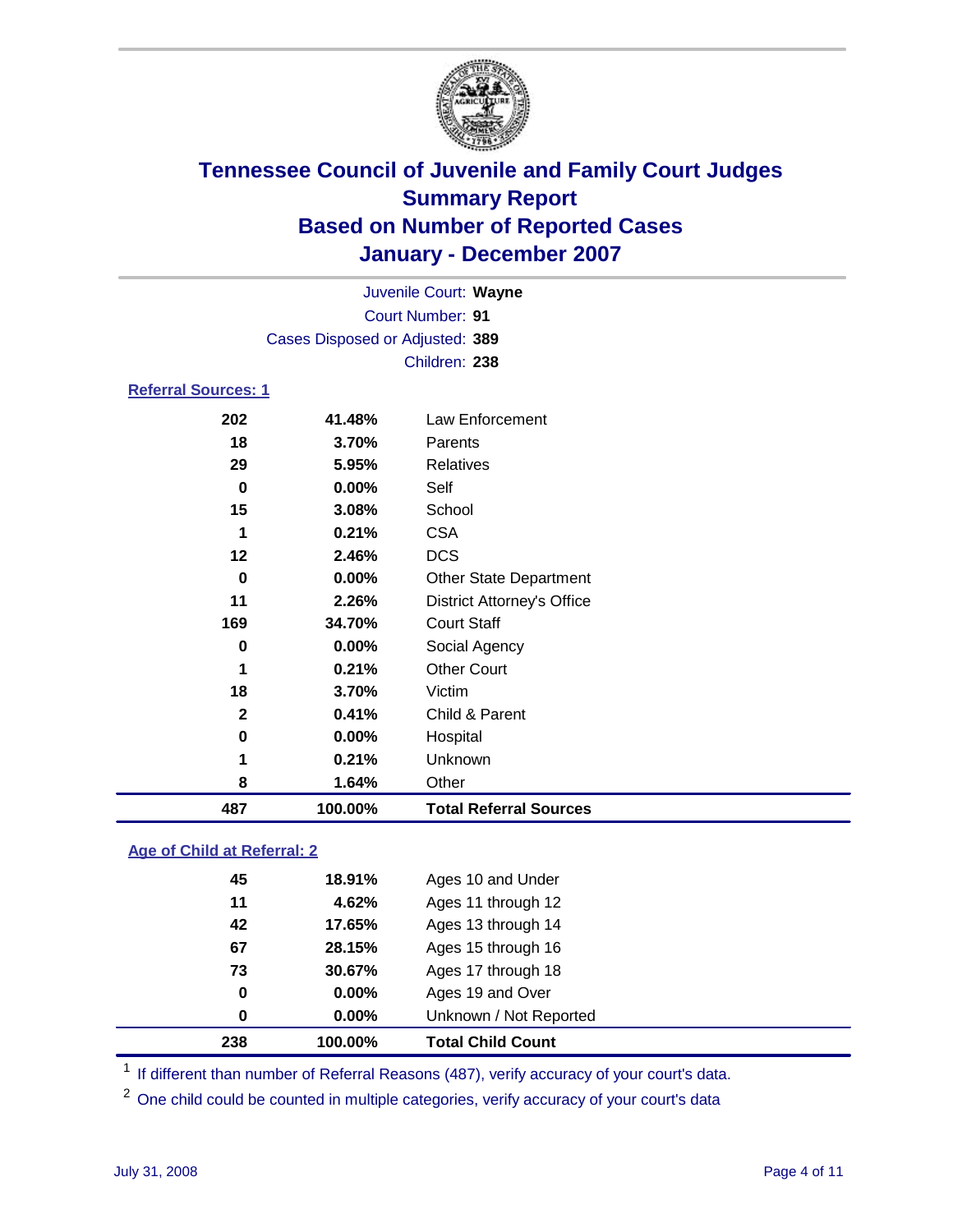

|                                         |                                 | Juvenile Court: Wayne    |  |  |  |
|-----------------------------------------|---------------------------------|--------------------------|--|--|--|
| Court Number: 91                        |                                 |                          |  |  |  |
|                                         | Cases Disposed or Adjusted: 389 |                          |  |  |  |
|                                         |                                 | Children: 238            |  |  |  |
| Sex of Child: 1                         |                                 |                          |  |  |  |
| 148                                     | 62.18%                          | Male                     |  |  |  |
| 89                                      | 37.39%                          | Female                   |  |  |  |
| 1                                       | 0.42%                           | Unknown                  |  |  |  |
| 238                                     | 100.00%                         | <b>Total Child Count</b> |  |  |  |
| Race of Child: 1                        |                                 |                          |  |  |  |
| 165                                     | 69.33%                          | White                    |  |  |  |
| $6\phantom{1}$                          | 2.52%                           | African American         |  |  |  |
| 0                                       | 0.00%                           | Native American          |  |  |  |
| 0                                       | 0.00%                           | Asian                    |  |  |  |
| $\overline{\mathbf{2}}$                 | 0.84%                           | Mixed                    |  |  |  |
| 65                                      | 27.31%                          | Unknown                  |  |  |  |
| 238                                     | 100.00%                         | <b>Total Child Count</b> |  |  |  |
| <b>Hispanic Origin: 1</b>               |                                 |                          |  |  |  |
| $\overline{\mathbf{4}}$                 | 1.68%                           | Yes                      |  |  |  |
| 169                                     | 71.01%                          | <b>No</b>                |  |  |  |
| 65                                      | 27.31%                          | Unknown                  |  |  |  |
| 238                                     | 100.00%                         | <b>Total Child Count</b> |  |  |  |
| <b>School Enrollment of Children: 1</b> |                                 |                          |  |  |  |
| 126                                     | 52.94%                          | Yes                      |  |  |  |
| 28                                      | 11.76%                          | No                       |  |  |  |
| 84                                      | 35.29%                          | Unknown                  |  |  |  |
| 238                                     | 100.00%                         | <b>Total Child Count</b> |  |  |  |

One child could be counted in multiple categories, verify accuracy of your court's data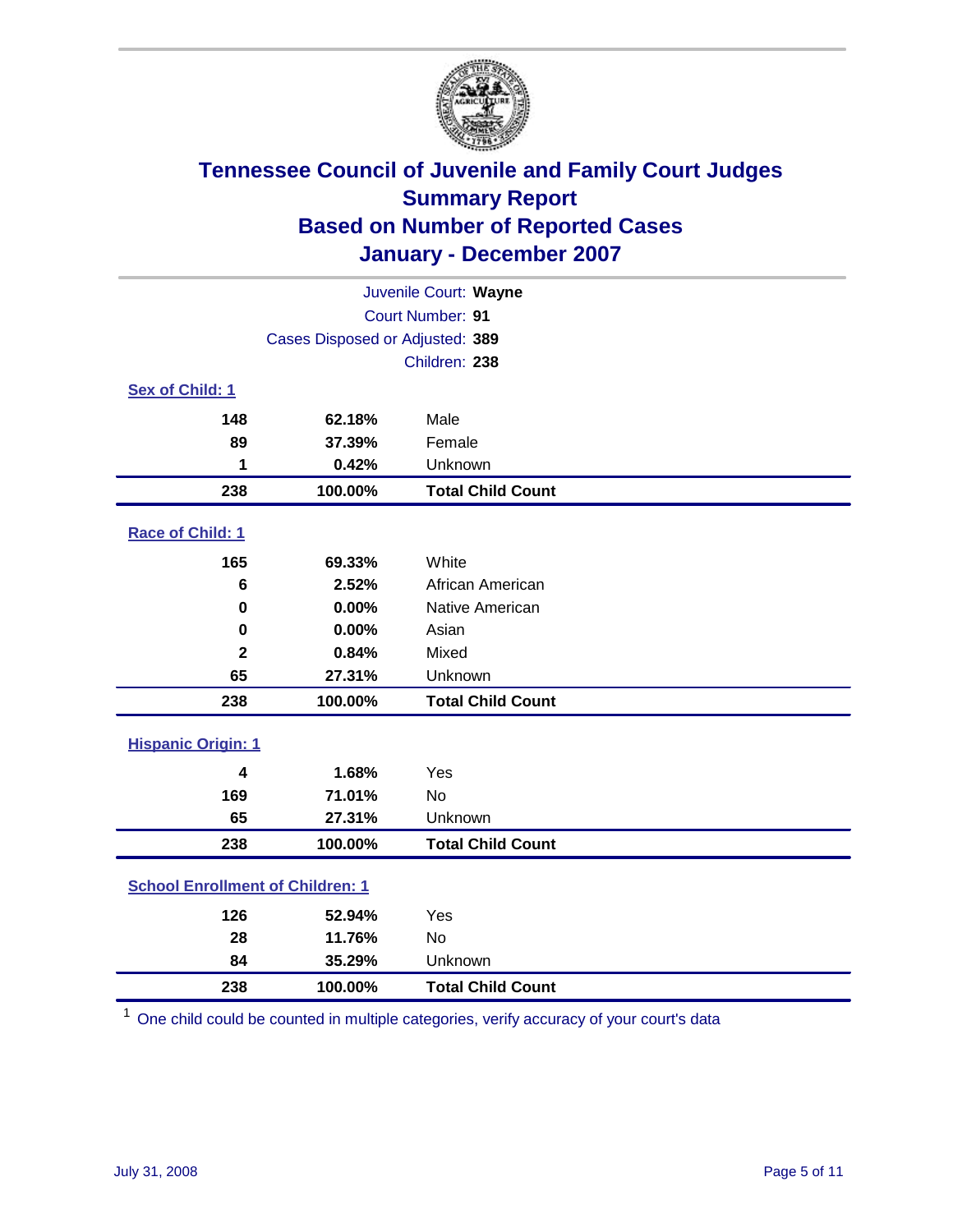

Court Number: **91** Juvenile Court: **Wayne** Cases Disposed or Adjusted: **389** Children: **238**

#### **Living Arrangement of Child at Time of Referral: 1**

|    |          | <b>Total Child Count</b>     |
|----|----------|------------------------------|
| 0  | 0.00%    | Other                        |
| 90 | 37.82%   | Unknown                      |
| 0  | $0.00\%$ | Independent                  |
| 0  | 0.00%    | In an Institution            |
| 0  | $0.00\%$ | In a Residential Center      |
| 9  | 3.78%    | In a Group Home              |
| 5  | 2.10%    | With Foster Family           |
| 1  | 0.42%    | With Adoptive Parents        |
| 36 | 15.13%   | <b>With Relatives</b>        |
| 8  | 3.36%    | With Father                  |
| 40 | 16.81%   | <b>With Mother</b>           |
| 15 | 6.30%    | With Mother and Stepfather   |
| 3  | 1.26%    | With Father and Stepmother   |
| 31 | 13.03%   | With Both Biological Parents |
|    |          | 238<br>100.00%               |

#### **Type of Detention: 2**

| 389 | 100.00%  | <b>Total Detention Count</b> |  |
|-----|----------|------------------------------|--|
| 0   | 0.00%    | Other                        |  |
| 268 | 68.89%   | Does Not Apply               |  |
| 121 | 31.11%   | <b>Unknown</b>               |  |
| 0   | $0.00\%$ | <b>Psychiatric Hospital</b>  |  |
| 0   | $0.00\%$ | Jail - No Separation         |  |
| 0   | $0.00\%$ | Jail - Partial Separation    |  |
| 0   | $0.00\%$ | Jail - Complete Separation   |  |
| 0   | $0.00\%$ | Juvenile Detention Facility  |  |
| 0   | $0.00\%$ | Non-Secure Placement         |  |
|     |          |                              |  |

<sup>1</sup> One child could be counted in multiple categories, verify accuracy of your court's data

<sup>2</sup> If different than number of Cases (389) verify accuracy of your court's data.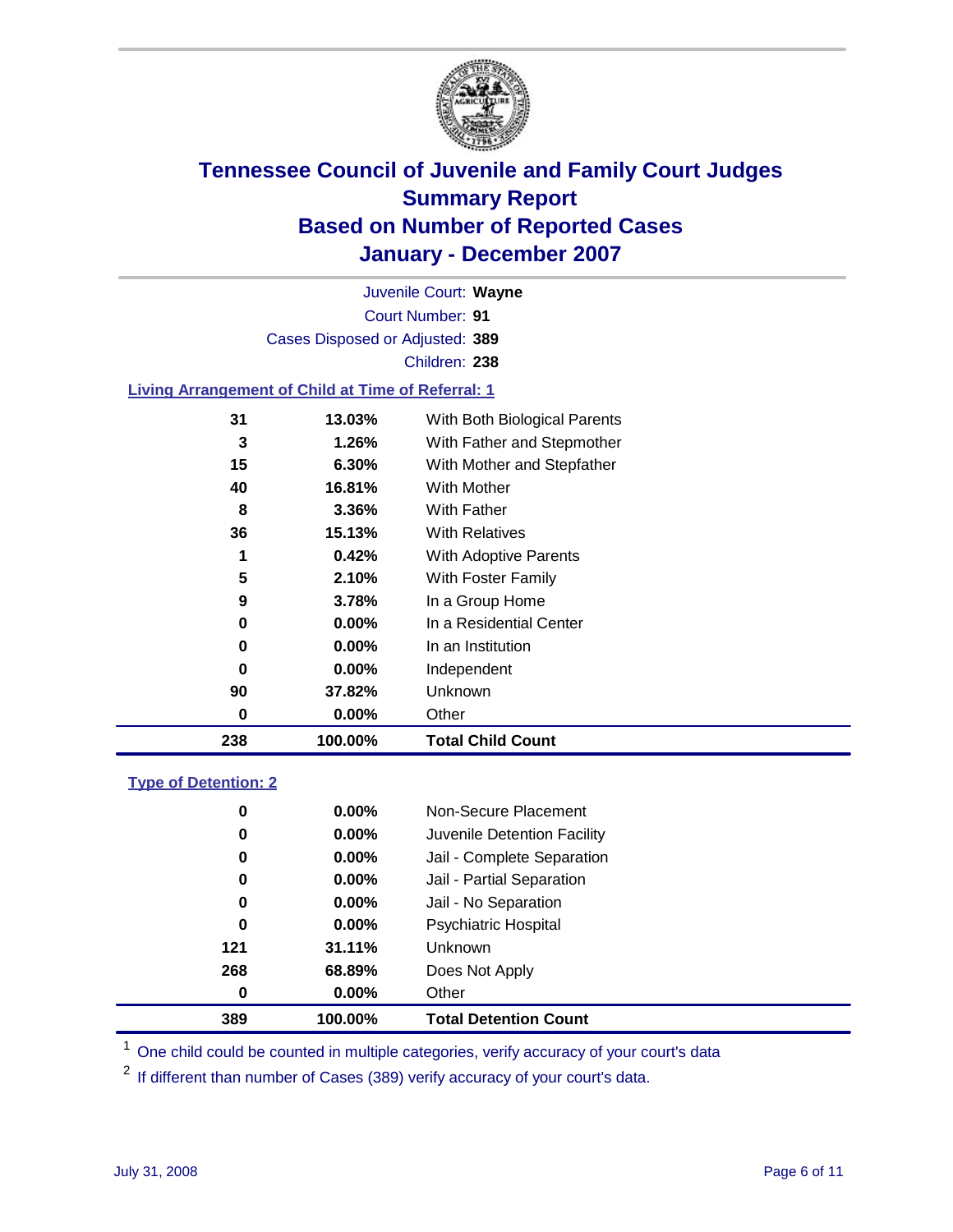

|                                                    | Juvenile Court: Wayne           |                                      |  |  |  |  |
|----------------------------------------------------|---------------------------------|--------------------------------------|--|--|--|--|
|                                                    | Court Number: 91                |                                      |  |  |  |  |
|                                                    | Cases Disposed or Adjusted: 389 |                                      |  |  |  |  |
|                                                    |                                 | Children: 238                        |  |  |  |  |
| <b>Placement After Secure Detention Hearing: 1</b> |                                 |                                      |  |  |  |  |
| 0                                                  | 0.00%                           | Returned to Prior Living Arrangement |  |  |  |  |
| $\bf{0}$                                           | 0.00%                           | Juvenile Detention Facility          |  |  |  |  |
| 0                                                  | 0.00%                           | Jail                                 |  |  |  |  |
| 0                                                  | 0.00%                           | Shelter / Group Home                 |  |  |  |  |
| 0                                                  | 0.00%                           | <b>Foster Family Home</b>            |  |  |  |  |
| $\bf{0}$                                           | 0.00%                           | Psychiatric Hospital                 |  |  |  |  |
| 121                                                | 31.11%                          | Unknown / Not Reported               |  |  |  |  |
| 268                                                | 68.89%                          | Does Not Apply                       |  |  |  |  |
| $\mathbf 0$                                        | 0.00%                           | Other                                |  |  |  |  |
| 389                                                | 100.00%                         | <b>Total Placement Count</b>         |  |  |  |  |
|                                                    |                                 |                                      |  |  |  |  |
| <b>Intake Actions: 2</b>                           |                                 |                                      |  |  |  |  |
| 278                                                | 57.08%                          | <b>Petition Filed</b>                |  |  |  |  |
| $\bf{0}$                                           | 0.00%                           | <b>Motion Filed</b>                  |  |  |  |  |
| 71                                                 | 14.58%                          | <b>Citation Processed</b>            |  |  |  |  |
| 0                                                  | 0.00%                           | Notification of Paternity Processed  |  |  |  |  |
| 135                                                | 27.72%                          | Scheduling of Judicial Review        |  |  |  |  |
| 1                                                  | 0.21%                           | Scheduling of Administrative Review  |  |  |  |  |
| 0                                                  | 0.00%                           | Scheduling of Foster Care Review     |  |  |  |  |
| 0                                                  | 0.00%                           | Unknown                              |  |  |  |  |
| 1                                                  | 0.21%                           | Does Not Apply                       |  |  |  |  |
| 1                                                  | 0.21%                           | Other                                |  |  |  |  |
| 487                                                | 100.00%                         | <b>Total Intake Count</b>            |  |  |  |  |

<sup>1</sup> If different than number of Cases (389) verify accuracy of your court's data.

<sup>2</sup> If different than number of Referral Reasons (487), verify accuracy of your court's data.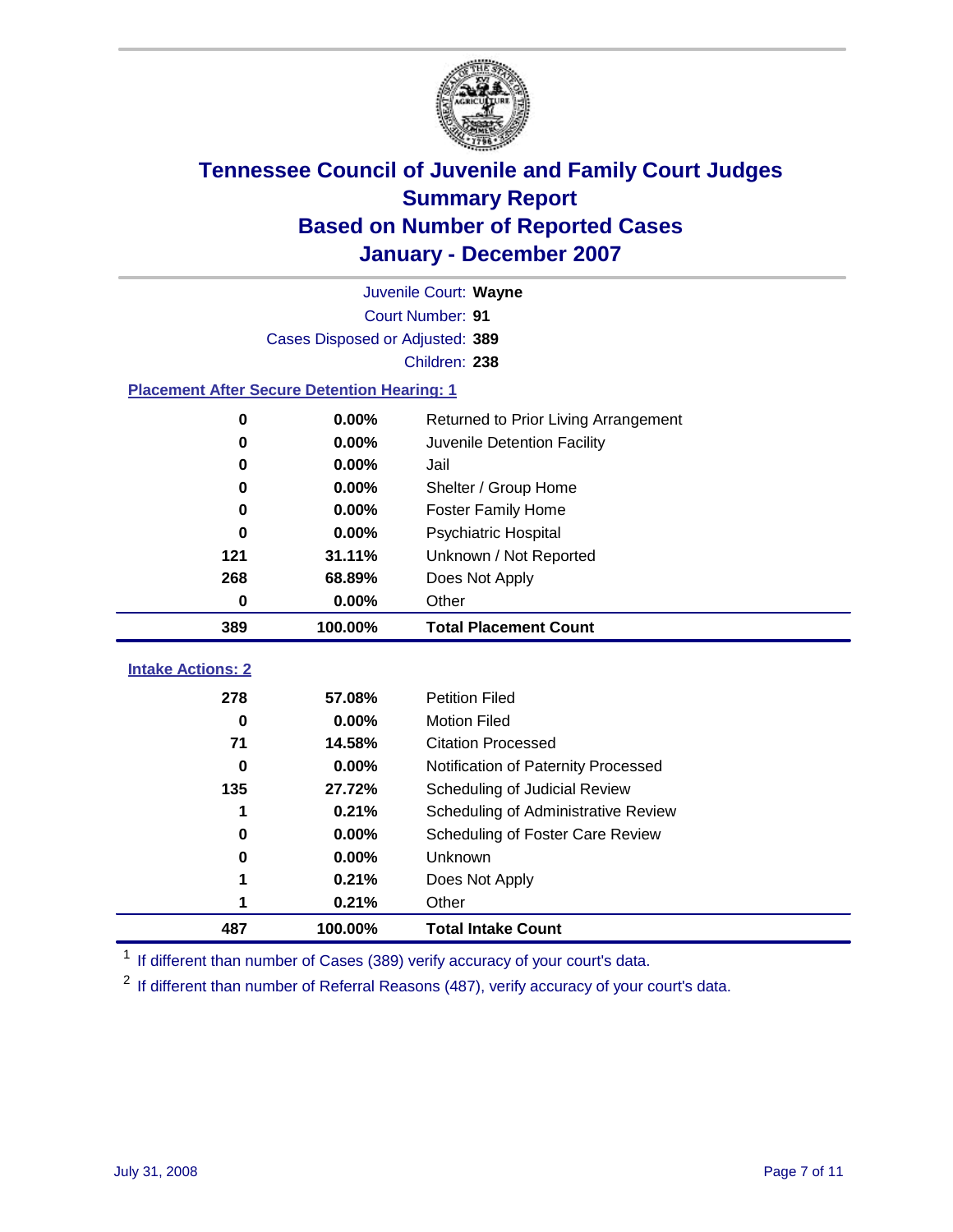

Court Number: **91** Juvenile Court: **Wayne** Cases Disposed or Adjusted: **389** Children: **238**

#### **Last Grade Completed by Child: 1**

| 238         | 100.00% | <b>Total Child Count</b> |
|-------------|---------|--------------------------|
| $\pmb{0}$   | 0.00%   | Other                    |
| 107         | 44.96%  | Unknown                  |
| 0           | 0.00%   | Never Attended School    |
| $\mathbf 2$ | 0.84%   | Graduated                |
| $\mathbf 2$ | 0.84%   | <b>GED</b>               |
| 0           | 0.00%   | Non-Graded Special Ed    |
| 1           | 0.42%   | 12th Grade               |
| 25          | 10.50%  | 11th Grade               |
| 23          | 9.66%   | 10th Grade               |
| 17          | 7.14%   | 9th Grade                |
| 8           | 3.36%   | 8th Grade                |
| 9           | 3.78%   | 7th Grade                |
| 8           | 3.36%   | 6th Grade                |
| 4           | 1.68%   | 5th Grade                |
| $\mathbf 2$ | 0.84%   | 4th Grade                |
| 3           | 1.26%   | 3rd Grade                |
| $\mathbf 2$ | 0.84%   | 2nd Grade                |
| $\mathbf 2$ | 0.84%   | 1st Grade                |
| 1           | 0.42%   | Kindergarten             |
| 0           | 0.00%   | Preschool                |
| 22          | 9.24%   | Too Young for School     |

### **Enrolled in Special Education: 1**

| 99<br>238 | 41.60%<br>100.00% | Unknown<br><b>Total Child Count</b> |
|-----------|-------------------|-------------------------------------|
| 125       | 52.52%            | No                                  |
| 14        | 5.88%             | Yes                                 |

<sup>1</sup> One child could be counted in multiple categories, verify accuracy of your court's data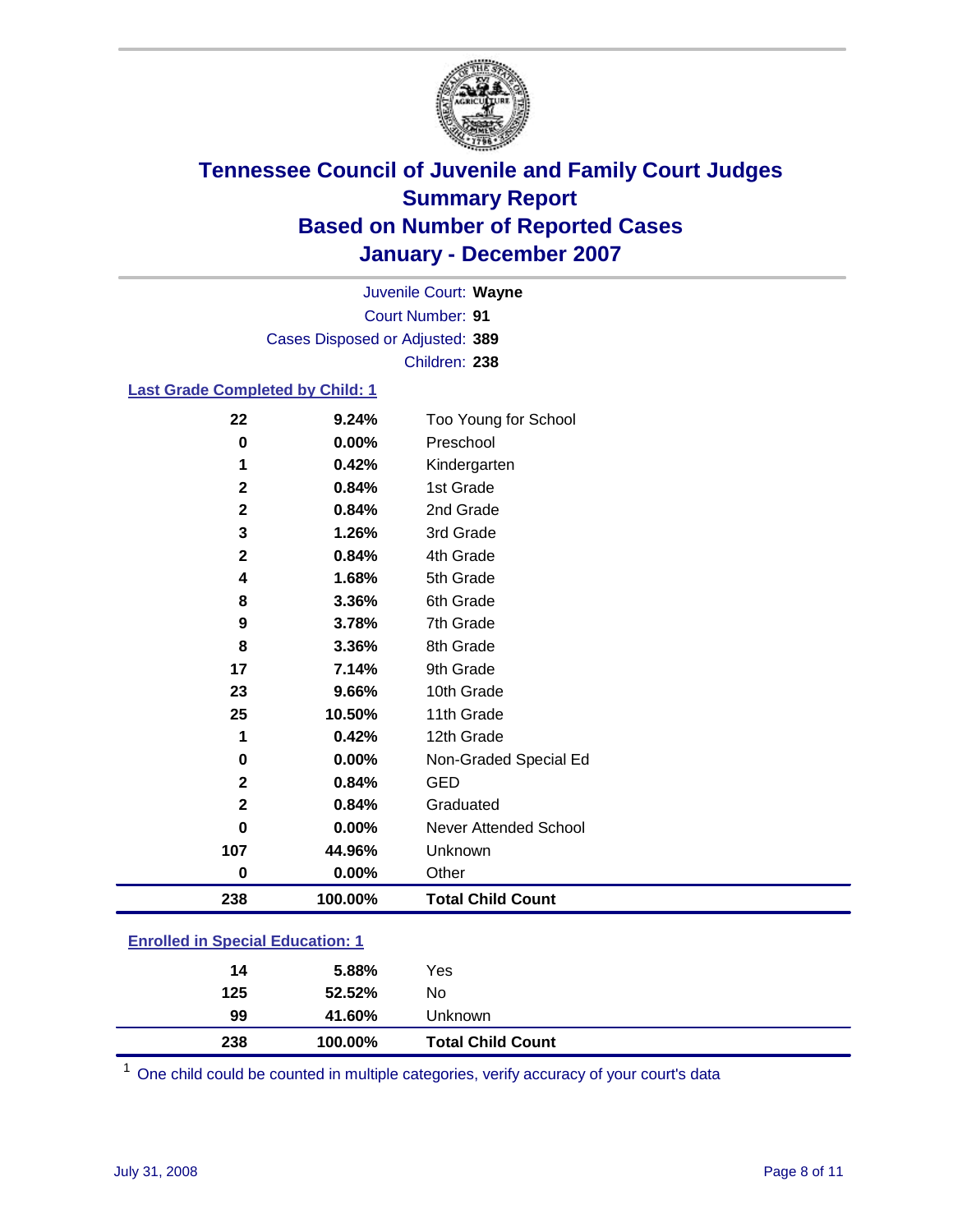

|                              |                                 | Juvenile Court: Wayne     |
|------------------------------|---------------------------------|---------------------------|
|                              |                                 | Court Number: 91          |
|                              | Cases Disposed or Adjusted: 389 |                           |
|                              |                                 | Children: 238             |
| <b>Action Executed By: 1</b> |                                 |                           |
| 487                          | 100.00%                         | Judge                     |
| 0                            | $0.00\%$                        | Referee                   |
| 0                            | $0.00\%$                        | <b>YSO</b>                |
| 0                            | $0.00\%$                        | Other                     |
| 0                            | $0.00\%$                        | Unknown / Not Reported    |
| 487                          | 100.00%                         | <b>Total Action Count</b> |

### **Formal / Informal Actions: 1**

| 27  | 5.54%    | Dismissed                                        |
|-----|----------|--------------------------------------------------|
| 34  | 6.98%    | Retired / Nolle Prosequi                         |
| 79  | 16.22%   | <b>Complaint Substantiated Delinquent</b>        |
| 17  | 3.49%    | <b>Complaint Substantiated Status Offender</b>   |
| 10  | 2.05%    | <b>Complaint Substantiated Dependent/Neglect</b> |
| 0   | $0.00\%$ | <b>Complaint Substantiated Abused</b>            |
| 0   | $0.00\%$ | <b>Complaint Substantiated Mentally III</b>      |
| 78  | 16.02%   | Informal Adjustment                              |
| 0   | $0.00\%$ | <b>Pretrial Diversion</b>                        |
| 0   | $0.00\%$ | <b>Transfer to Adult Court Hearing</b>           |
|     | 0.21%    | Charges Cleared by Transfer to Adult Court       |
| 23  | 4.72%    | Special Proceeding                               |
| 26  | 5.34%    | <b>Review Concluded</b>                          |
| 153 | 31.42%   | Case Held Open                                   |
| 39  | 8.01%    | Other                                            |
| 0   | $0.00\%$ | Unknown / Not Reported                           |
| 487 | 100.00%  | <b>Total Action Count</b>                        |

<sup>1</sup> If different than number of Referral Reasons (487), verify accuracy of your court's data.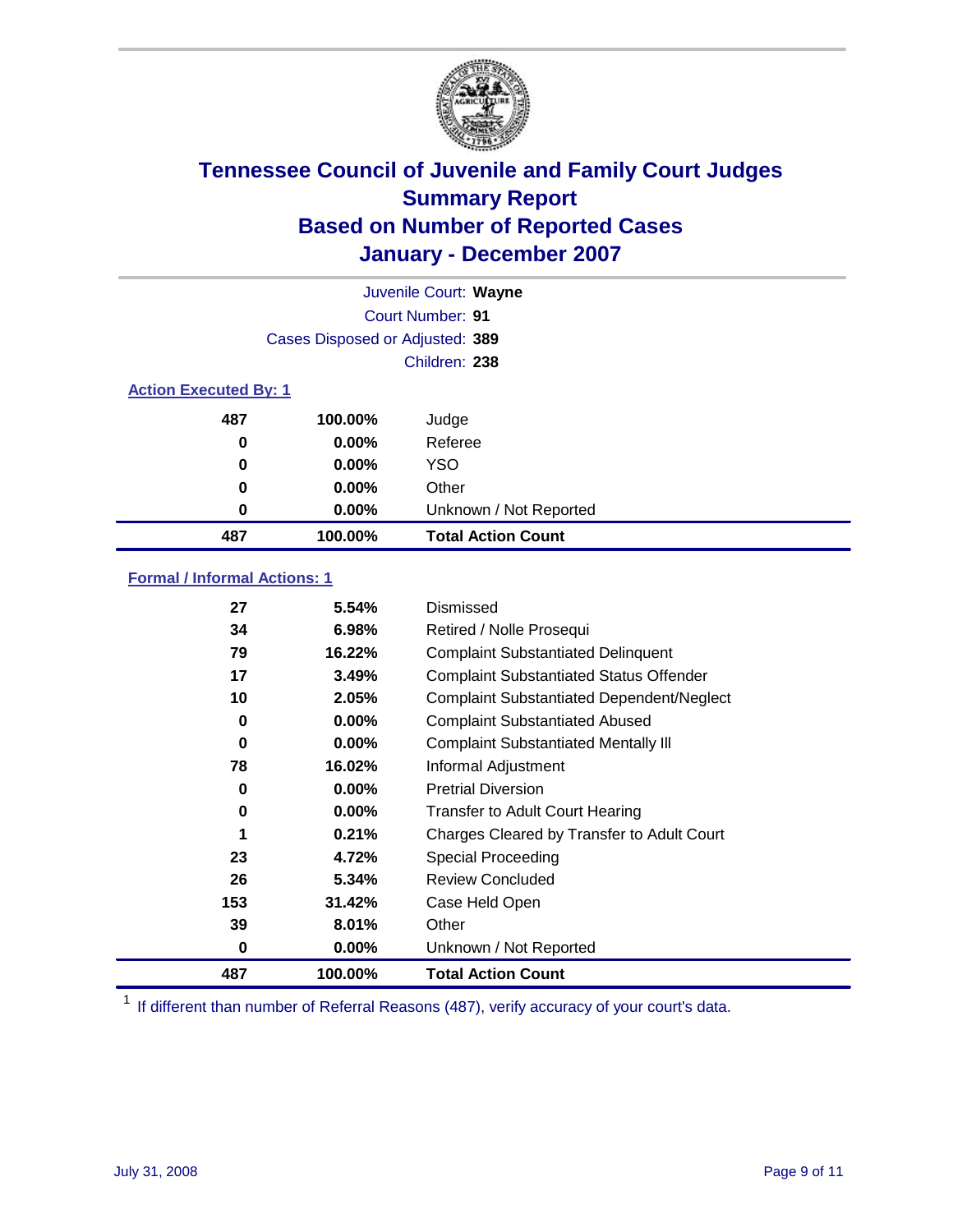

|                       |                                 | Juvenile Court: Wayne                                 |
|-----------------------|---------------------------------|-------------------------------------------------------|
|                       |                                 | Court Number: 91                                      |
|                       | Cases Disposed or Adjusted: 389 |                                                       |
|                       |                                 | Children: 238                                         |
| <b>Case Outcomes:</b> |                                 | There can be multiple outcomes for one child or case. |
| 21                    | 3.31%                           | <b>Case Dismissed</b>                                 |
| 20                    | 3.15%                           | Case Retired or Nolle Prosequi                        |
| 24                    | 3.79%                           | Warned / Counseled                                    |
| 153                   | 24.13%                          | <b>Held Open For Review</b>                           |
| 38                    | 5.99%                           | Supervision / Probation to Juvenile Court             |
| 0                     | 0.00%                           | <b>Probation to Parents</b>                           |
| 2                     | 0.32%                           | Referral to Another Entity for Supervision / Service  |
| 11                    | 1.74%                           | Referred for Mental Health Counseling                 |
| 0                     | 0.00%                           | Referred for Alcohol and Drug Counseling              |
| 0                     | 0.00%                           | <b>Referred to Alternative School</b>                 |
| 1                     | 0.16%                           | Referred to Private Child Agency                      |
| 4                     | 0.63%                           | Referred to Defensive Driving School                  |
| 1                     | 0.16%                           | Referred to Alcohol Safety School                     |
| 12                    | 1.89%                           | Referred to Juvenile Court Education-Based Program    |
| 5                     | 0.79%                           | Driver's License Held Informally                      |
| 0                     | 0.00%                           | <b>Voluntary Placement with DMHMR</b>                 |
| 0                     | 0.00%                           | <b>Private Mental Health Placement</b>                |
| 0                     | 0.00%                           | <b>Private MR Placement</b>                           |
| 0                     | 0.00%                           | Placement with City/County Agency/Facility            |
| 1                     | 0.16%                           | Placement with Relative / Other Individual            |
| 48                    | 7.57%                           | Fine                                                  |
| 51                    | 8.04%                           | <b>Public Service</b>                                 |
| 6                     | 0.95%                           | Restitution                                           |
| 1                     | 0.16%                           | <b>Runaway Returned</b>                               |
| 19                    | 3.00%                           | No Contact Order                                      |
| 0                     | 0.00%                           | Injunction Other than No Contact Order                |
| 0                     | 0.00%                           | <b>House Arrest</b>                                   |
| 0                     | 0.00%                           | <b>Court Defined Curfew</b>                           |
| 2                     | 0.32%                           | Dismissed from Informal Adjustment                    |
| $\pmb{0}$             | 0.00%                           | <b>Dismissed from Pretrial Diversion</b>              |
| 16                    | 2.52%                           | Released from Probation                               |
| 0                     | 0.00%                           | <b>Transferred to Adult Court</b>                     |
| 0                     | 0.00%                           | <b>DMHMR Involuntary Commitment</b>                   |